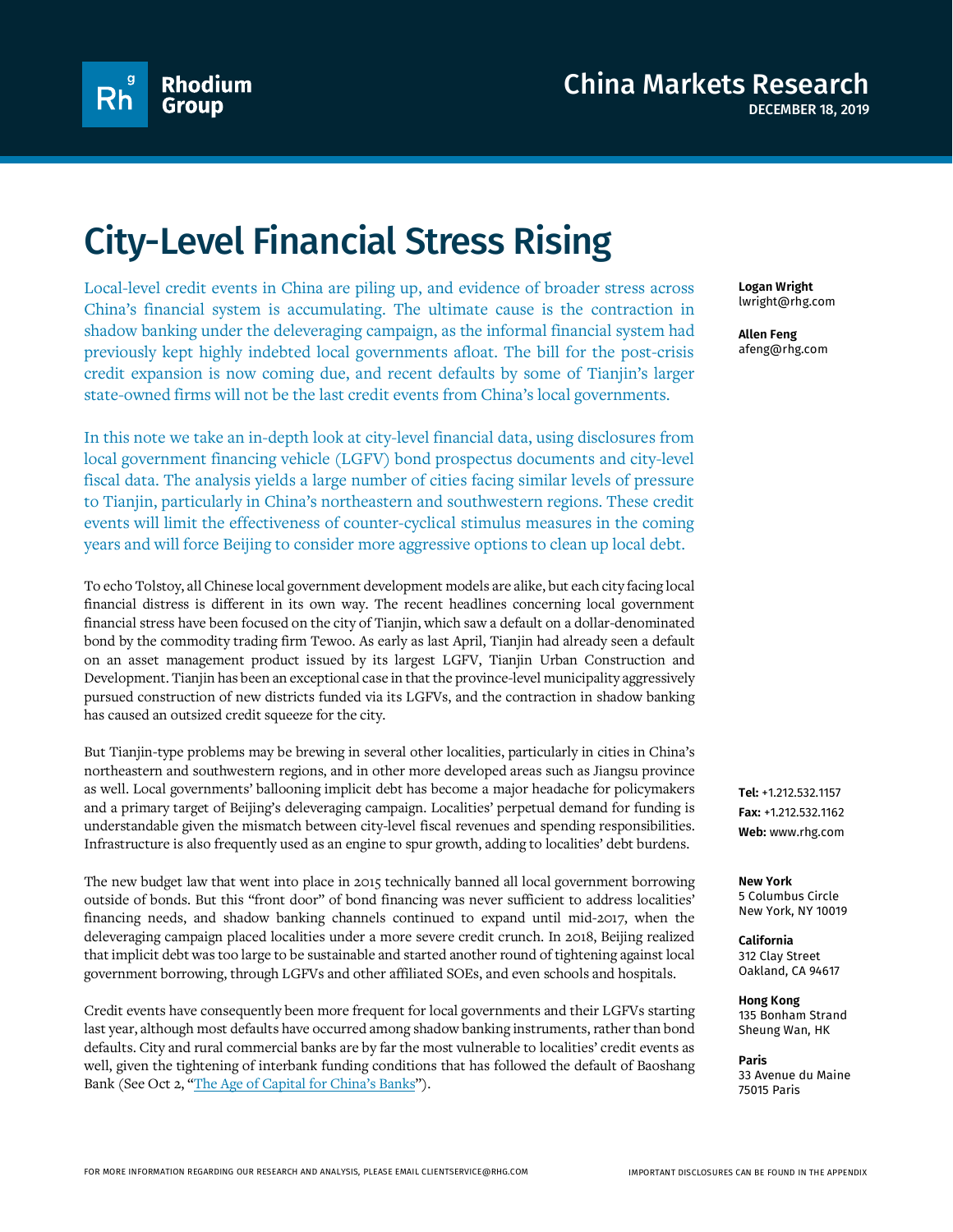In this note we go one step further to look at specific cities, their debt levels, local fiscal revenue conditions, economic growth, and bank loan levels to identify potential hotspots of financial distress. None of these individual cases of distress likely represent systemic threats. But collectively, local financial pressures will limit Beijing's policy options and the overall effectiveness of counter-cyclical policies to support the economy. And as these credit events materialize, Beijing will also need to develop more comprehensive strategies to fiscalize local government debt, most likely through expansion of the fiscal deficit and the PBOC's balance sheet.

# **The Heatmap: City-Level Financial Distress**

One of the most important consequences of the deleveraging campaign has been a significant contraction in the shadow banking system across China. This squeeze on shadow financing has generated inequality in credit conditions across provinces, as interior provinces in the northwest, northeast, and southwest of China relied heavily upon informal financing channels to maintain infrastructure construction. This skew in provincial credit conditions was at its widest in 2018, when some provinces, such as Jiangsu and Guangdong, saw above-average credit expansions, while others such as Tianjin, Qinghai, Heilongjiang, and Jilin saw credit growth below 5%, according to PBOC data, which was probably insufficient to even pay for interest on aggregate debt throughout the province.

To calculate where this stress was most acute at the city level, we looked at data from LGFVs' financial statements within 208 individual cities through the financial data portal Eastmoney. Then we ranked cities along several metrics (the four in the table below) and averaged the rankings across our sample of 208 cities. This is necessarily incomplete as the data used here are not comprehensive across all Chinese cities, and not all data series are complete across all of the cities surveyed, but it should capture some of the more intense pockets of financial distress nationwide, at least within our sample.

#### TABLE 1

#### Measures of City-Level Financial Stress, Ranked Top 20 Cities

Ratio, percent, billion yuan, rankings within sample of 208 cities

| City           | <b>Province</b> | <b>Debt Stock*/Fiscal</b><br><b>Revenue</b> | <b>Interest Expenses/</b><br><b>New Credit</b> | <b>LGFV Cash</b><br><b>Flows</b> | <b>LGFV Coupon</b><br><b>Rates</b> |
|----------------|-----------------|---------------------------------------------|------------------------------------------------|----------------------------------|------------------------------------|
| Zunyi          | Guizhou         | 13.7                                        | 40.6%                                          | $-4.44$                          | 7.69%                              |
| Shuangyashan   | Heilongjiang    | 10.4                                        | 61.9%                                          | $-0.11$                          | 8.50%                              |
| Xiangtan       | Hunan           | 6.7                                         | 45.5%                                          | $-2.01$                          | 7.65%                              |
| Liupanshui     | Guizhou         | 8.8                                         | 56.9%                                          | $-0.53$                          | 7.55%                              |
| Suining        | Sichuan         | 9.0                                         | 36.7%                                          | $-1.13$                          | 7.53%                              |
| Huangshan      | Hubei           | 7.9                                         | 56.9%                                          | $-1.96$                          | 6.35%                              |
| Mudanjiang     | Heilongjiang    | 4.9                                         | n/a                                            | $-0.68$                          | 7.40%                              |
| Shengzhou      | Sichuan         | 6.2                                         | 32.4%                                          | $-4.41$                          | 6.73%                              |
| Bijie          | Guizhou         | 7.9                                         | 43.0%                                          | 0.25                             | 8.15%                              |
| <b>Jilin</b>   | <b>lilin</b>    | 9.4                                         | 91.7%                                          | 0.50                             | 7.35%                              |
| Anshun         | Guizhou         | 6.7                                         | 30.7%                                          | $-0.38$                          | 7.80%                              |
| Qinzhou        | Jiangxi         | 6.4                                         | 37.8%                                          | $-0.30$                          | 7.50%                              |
| Nanning        | Guangxi         | 33.9                                        | 41.4%                                          | $-13.05$                         | 4.35%                              |
| <b>Binzhou</b> | Shandong        | 5.4                                         | 54.8%                                          | $-19.57$                         | 5.78%                              |
| Meishan        | Sichuan         | 5.9                                         | 33.9%                                          | $-0.14$                          | 7.50%                              |
| Zhoushan       | Zhejiang        | 10.8                                        | 31.9%                                          | $-1.51$                          | 5.41%                              |
| Huaibei        | Anhui           | 8.2                                         | 35.8%                                          | $-0.64$                          | 5.88%                              |
| Xi'an          | Shaanxi         | 19.0                                        | 29.0%                                          | $-3.06$                          | 4.69%                              |
| Loudi          | Hunan           | 3.8                                         | 30.7%                                          | $-1.23$                          | 7.08%                              |
| Tongling       | Anhui           | 6.2                                         | 77.2%                                          | $-2.15$                          | 4.93%                              |

Source: Eastmoney, RHG Calculations. There is no record for Mudanjiang because new credit for the province was negative in the sample period. \*Provincial capital cities typically report higher debt levels as they may also have spending responsibilities within smaller localities.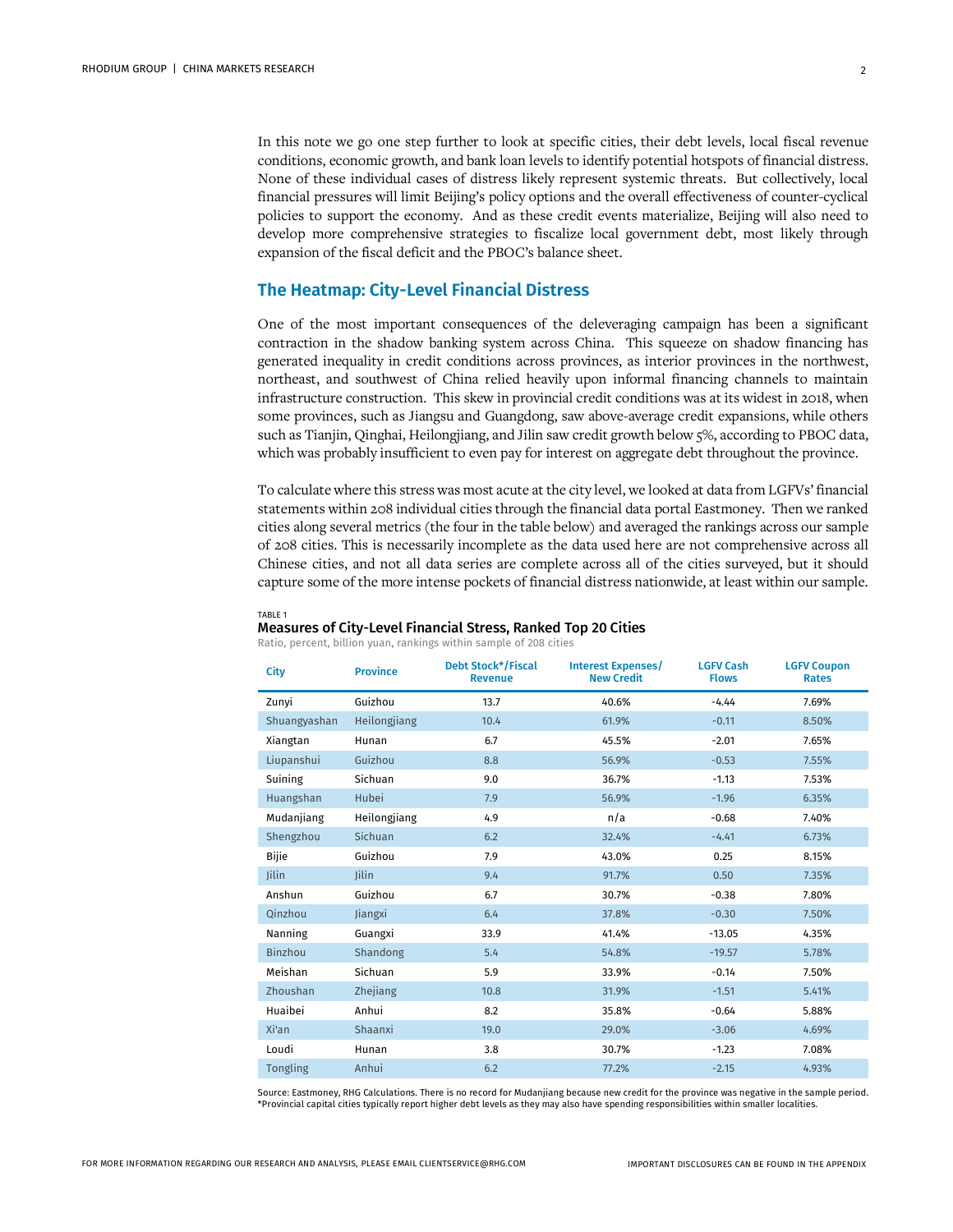What stands out most clearly are the concentrations of city-level stress in the northeastern regions (Heilongjiang in particular) and the southwest, particularly in Guizhou. The average annual interest expense for LGFVs among these top 20 cities is 45.7% of all new annual bank loans within the city. The average coupon rate for LGFVs within this sample is 6.79%. The aggregate cash flow for most of these cities' LGFVs is also negative, meaning that operating and investment cash outflows exceed inflows from financing. For cities facing this level of distress, more credit and more bond issuance is necessary but also insufficient. Restructuring and fiscalization of the debt will be necessary, along with transfers of responsibility for repayment from local to provincial or central authorities. Until that occurs, expect more credit events within banks in cities with these general characteristics.

#### **Fiscal Revenues Pressured by Slowing Property Markets**

Besides the deleveraging campaign, another key source of pressure on city-level governments is the slowing property market, and weakening land sales. Localities depend heavily upon land sales for fiscal revenues, so that any slowdown in land sales can make large debt burdens far more difficult to service. The data used for Figure 1 below references LGFV debt totals by city as of June 2019 relative to fiscal revenue totals by city for the year 2017. The LGFV debt totals include outstanding interest-bearing debt plus non-interest-bearing short-term liabilities by LGFVs under a city's jurisdiction, as a multiple of a locality's annual fiscal intake.



FIGURE 1 Map of Ratio of Estimated Total Debt to Fiscal Revenue, by City Ratio

Source: Eastmoney, RHG Calculations.

While Tianjin has generated recent headlines, several other cities find themselves in far more precarious financial positions. Xining in Qinghai province, which already saw a local LGFV defaulting on dollar-denominated bonds, is high on the list, with many other cities in southwestern China reporting outstanding debt levels easily more than 10 times the local annual fiscal intake.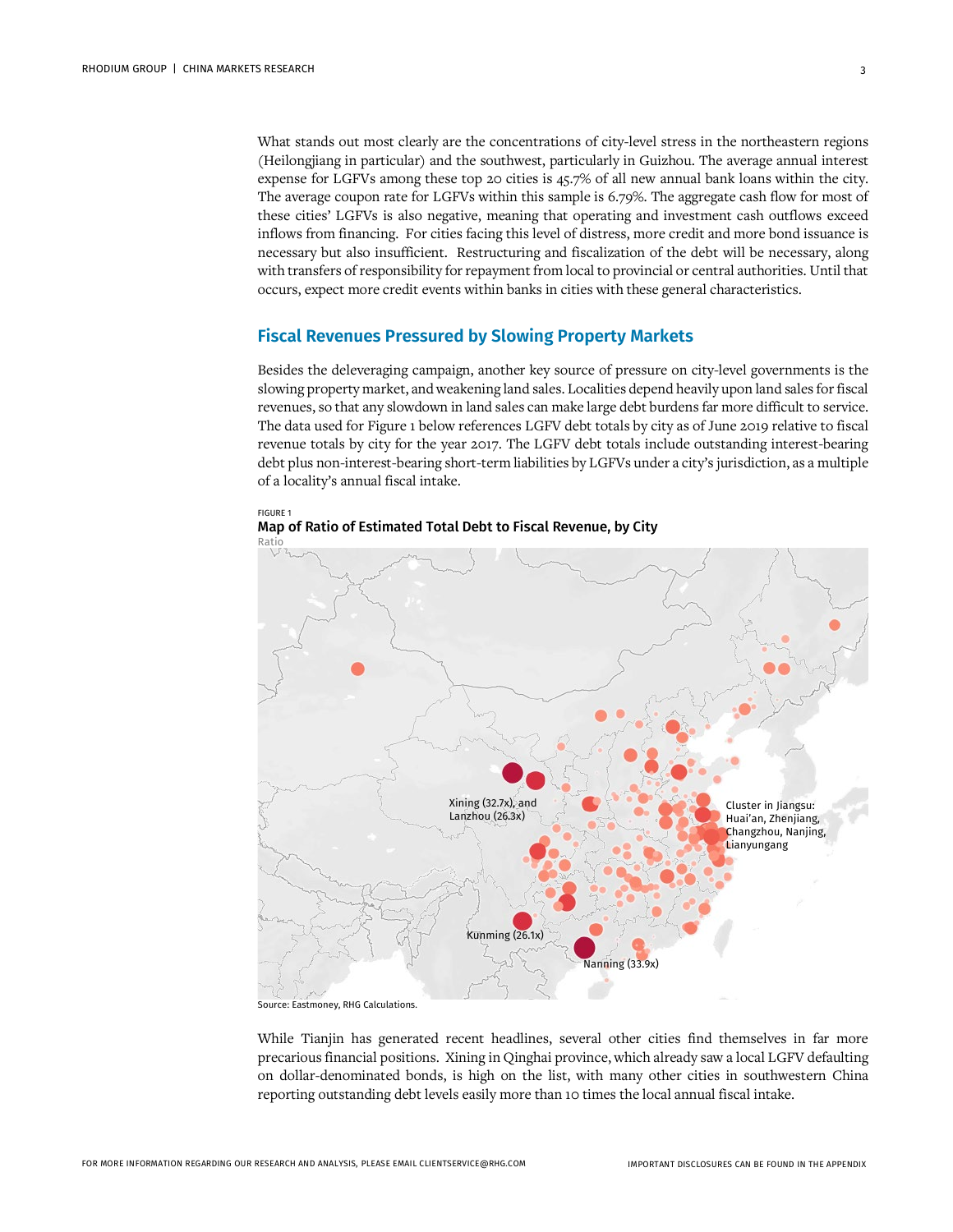This stress will intensify if property market conditions deteriorate in 2020 and 2021. Beijing's tightening policies against the property market are increasing localities' difficulties in selling land as large developers reduced capital expenditures or turned to smaller competitors to acquire land banks rather than buying land at auction from local governments. Local government land sales revenue growth slowed to just 6.9% for the first 10 months of this year, compared with 25% for 2018 and 40.7% for 2017, while year-to-date land transactions fell outright by 16.3%, suggesting even weaker land revenue growth for localities in the future.

In the past, land sales revenue was a key external source of financing to fill the funding gap produced by rapid infrastructure construction. But as compensation costs of resettling residents rose alongside property prices, it is much more difficult for localities to actually earn money from land sales. Before 2016, the land business was still profitable, but after that year, local governments have been losing money from land development (Figure 2), which itself requires rising levels of local government special revenue bond (SRB) issuance to fill the gap.







Source: EastMoney.

Adding to the burden is Beijing's shantytown redevelopment program. In the early years of this program, local governments built new houses to relocate residents, which added to already high housing inventories and produced a significant correction in the property market in 2014 and early 2015. To reduce these market imbalances, Beijing launched cash compensation for resettled residents to buy housing out of developers' existing stock, funding the program via PBOC loans to the China Development Bank, and on to local governments. The move saved the property industry and reduced inventories in overbuilt cities, lifting property prices and encouraging speculation, but also left local governments with heavy debt burdens. The PBOC now has 3.6 trillion yuan in outstanding pledged supplementary lending (PSL), mostly lent to local governments through policy banks.

The shantytown redevelopment program will expire in 2020, which will remove a key source of demand for housing across China, particularly in smaller cities with high debt burdens. Land will be harder to sell for these local governments, and the possibility of a nationwide fall in property prices would only increase financial stress for localities and city and rural commercial banks.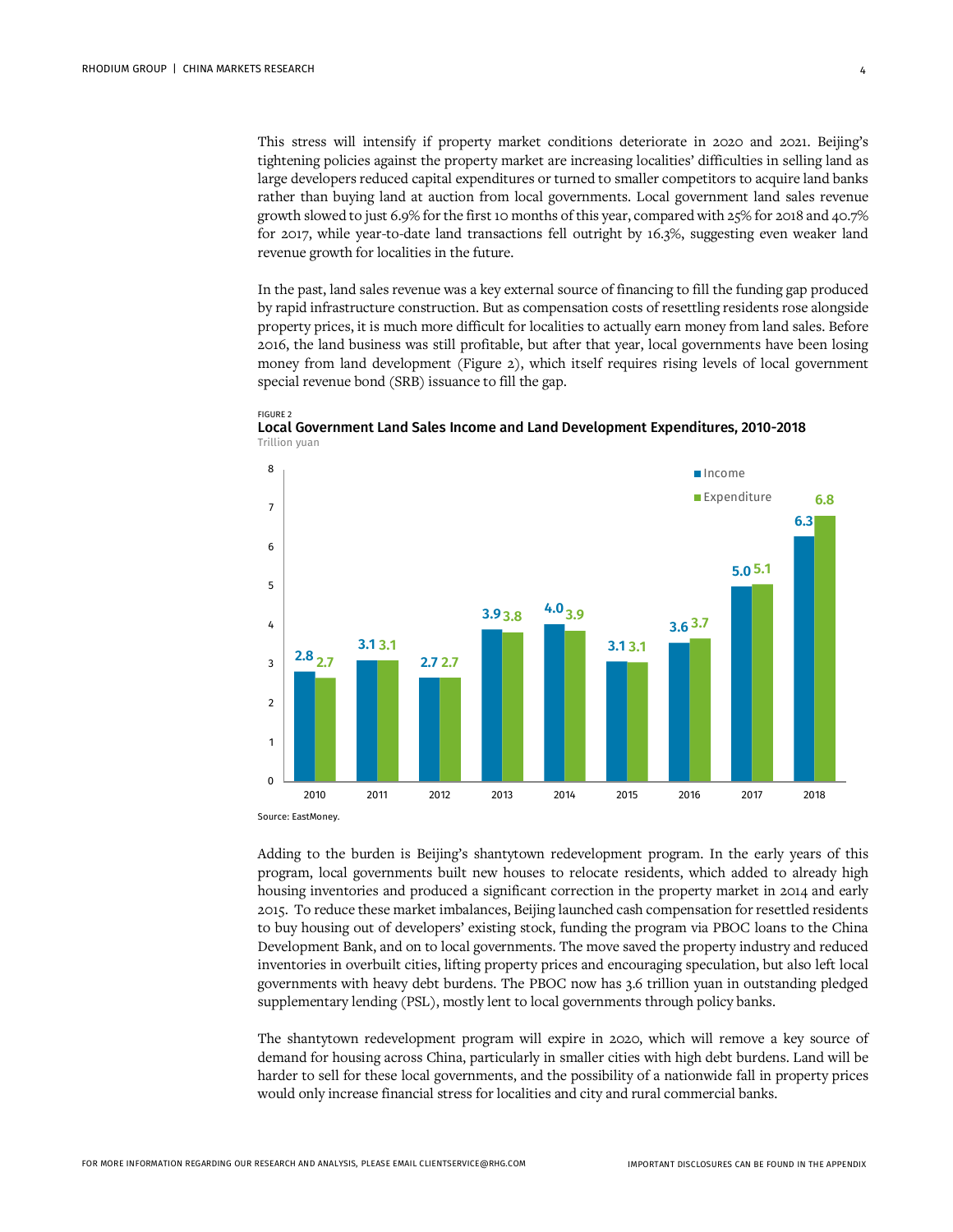### **Rising Funding Costs and Heavy Annual Interest Burdens**

Local governments have been forced to rely upon external funding channels just to service the interest costs on an already heavy level of debt. But the cost of borrowing has been rising since the start of Beijing's deleveraging campaign, which specifically targeted shadow banking channels and implicit borrowing by local governments. Most LGFVs do not generate cash flows themselves and rely heavily upon local government fiscal resources to repay interest and principal on existing debt. The deleveraging campaign has made these financing cash flows for LGFVs far more scarce and expensive.

Most local government implicit debt is held in the form of loans or shadow banking instruments, which generally are loans in other forms to bypass regulatory restrictions, and bear higher interest rates than bank loans. LGFV bonds have been a popular financing tool, but the nearly 10 trillion yuan in outstanding LGFV bonds only accounts for around one-fifth of LGFVs' total interest-bearing debt, based on our bottom-up estimates from LGFVs' financial statements. This structure of borrowing has significantly increased the financing costs for China's localities, and the Ministry of Finance said at the end of 2015 that non-bond local government borrowing carried an average interest rate of 10%.

In addition, the geographic distribution of LGFVs' high-interest borrowing is also highly uneven. As debt service has become unsustainable, LGFVs have begun to default on shadow banking instruments, and these defaults are increasingly priced into localities' borrowing costs. While it is not possible to know the shadow funding rates for each individual city, coupon rates on local LGFVs are a reasonable proxy to estimate interest expenses conservatively (bonds are probably among the cheapest of LGFVs' financing tools). And even under this conservative scenario, annual interest expense for 49 cities out of the 208 we surveyed accounted for more than one-third of 2017 new bank loans by city (Figure 3).





Source: Eastmoney, RHG Calculations.

FIGURE 3